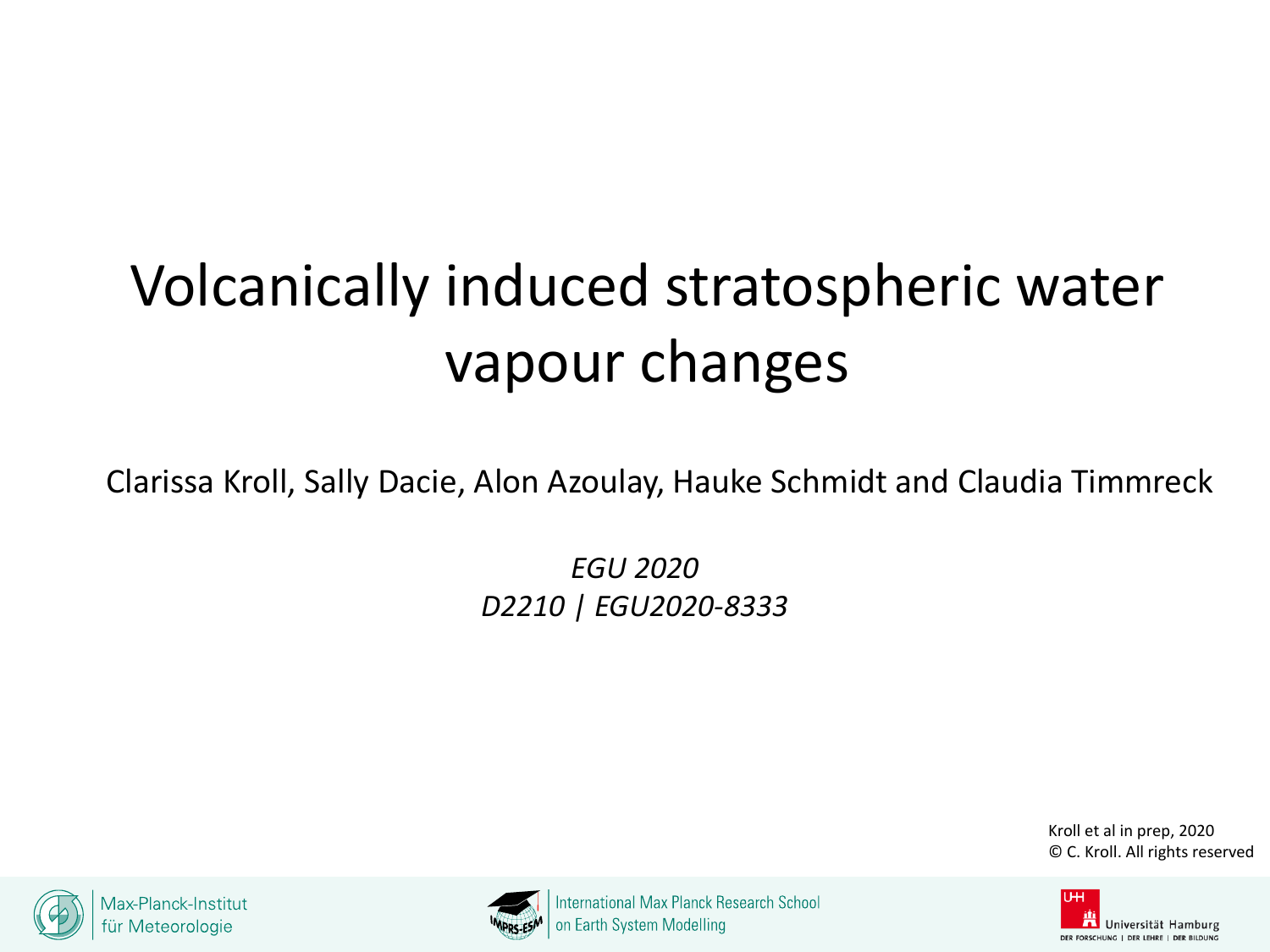## **experimental setup:**

MPI-ESM-LR with volcanic EVA-Forcing

(Azoulay 2019 [1], Azoulay et al, paper in prep, 2020)

100 ensemble members each for Pinatubo-like eruptions of

- 0 MT, 2.5 MT, 5 MT, 10 MT, 20 MT and 40 MT of sulfur
- described by their optical properties
- eruption time: June 1991
- eruption location: equator





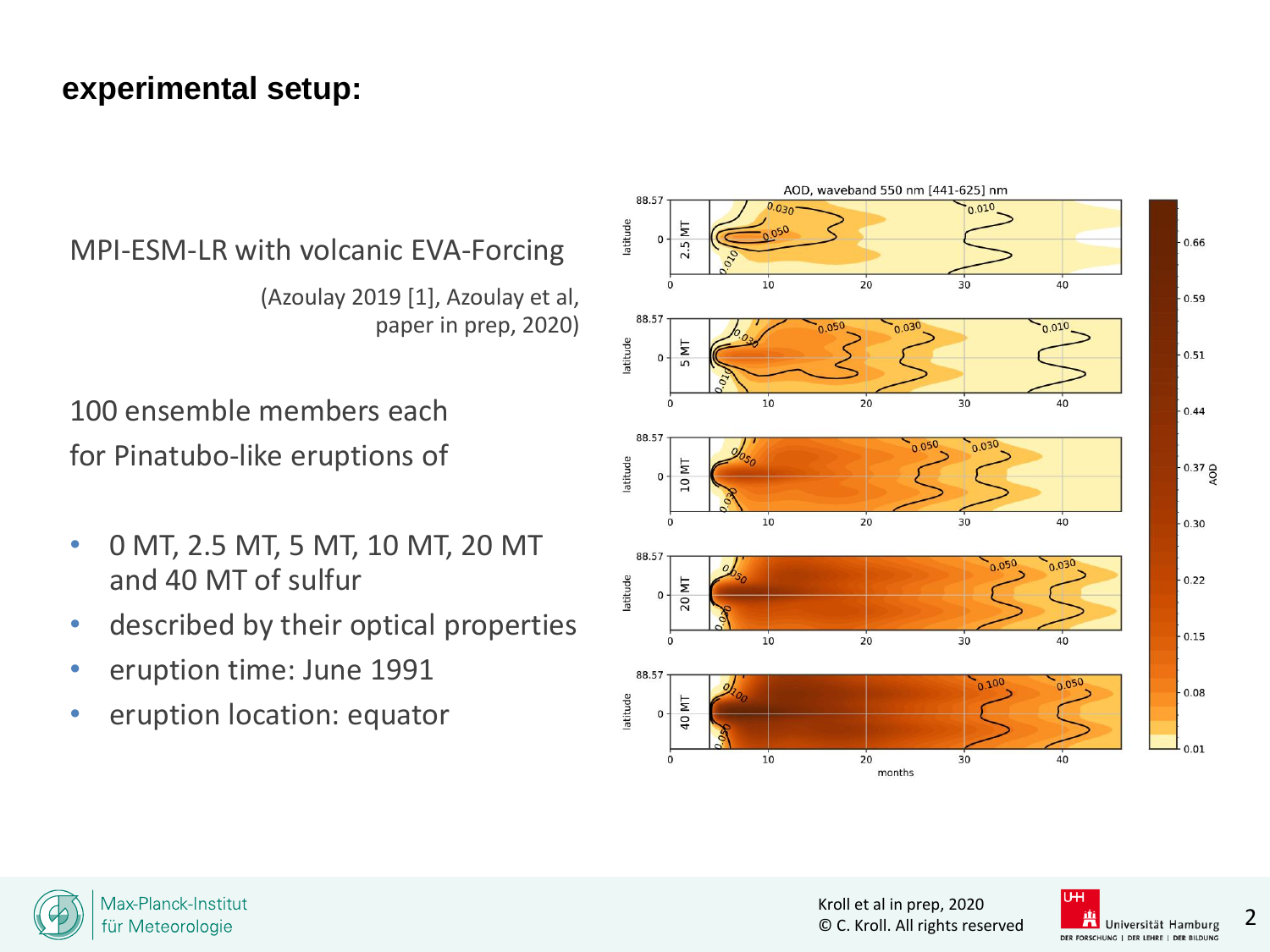## **research question:**

How does the (simulated) SWV response depend on the emission strength?



### differences in SWV – tropical average [-23,23]°N

### **results:**

SWV [ppmm]

[mmqq] WV

- statistically significant SWV increases already visible in the ensemble mean of 2.5 Mt run
- max increases up to 4 ppmm
- initial net reduction of upper SWV due to increased upwelling of water vapour poor air



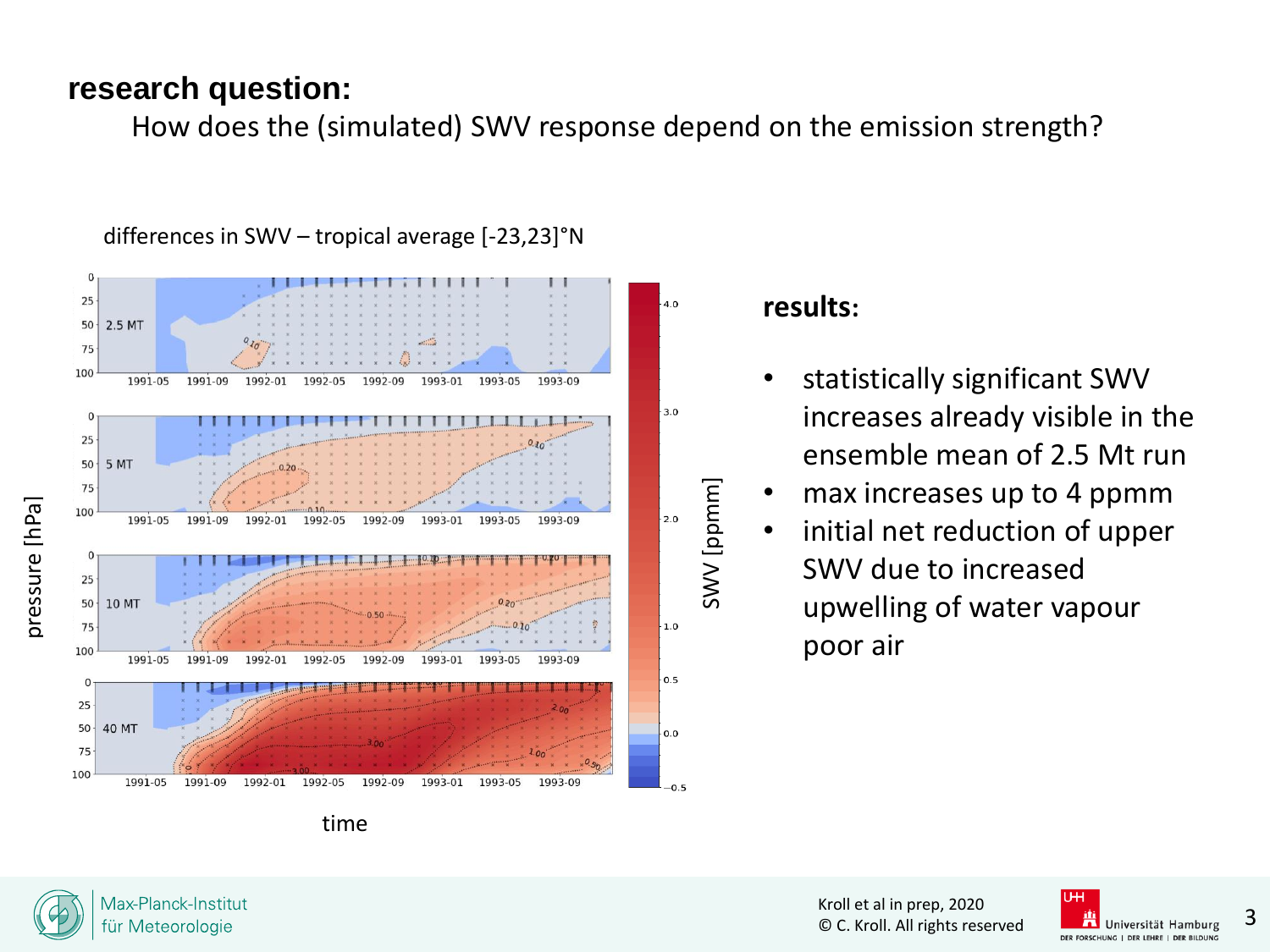## **research question:**

How large is the intra-ensemble variability of the SWV responses?



## **results:**

- overlap with the control run exists up to the 10 Mt ensemble
- good agreement with theoretical values by Murphy and Koop for saturation water vapour pressure over ice



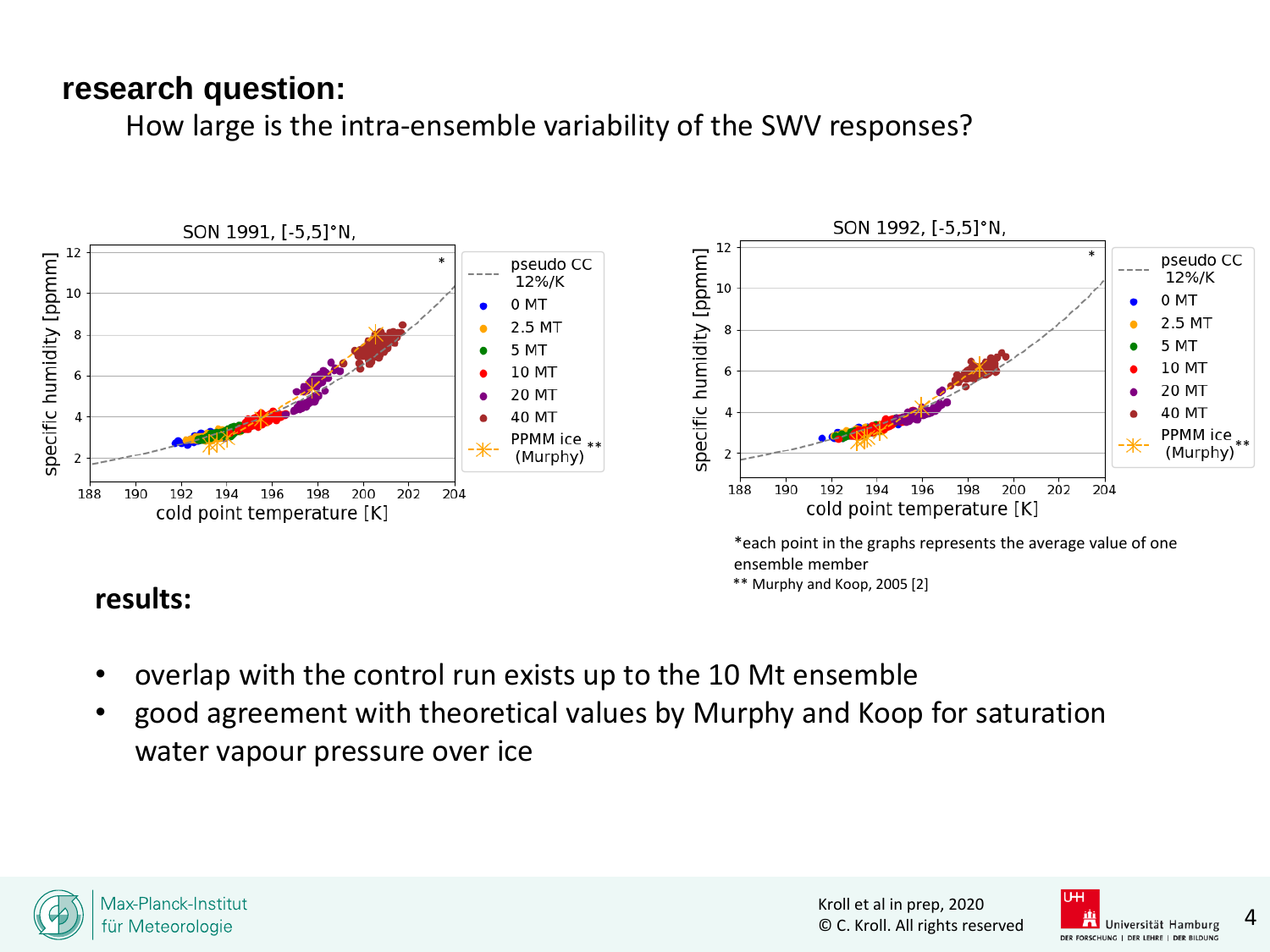# **research question:**

What is the corresponding SWV forcing?

# **model setup:**

- 1 D RCE model konrad (Kluft et al, 2019 [3], Dacie et al, 2019 [4])
- MPI-ESM input data



## **results:**

- SWV forcing up to 0.7 W/m2
- max 1/10 of TOA imbalance